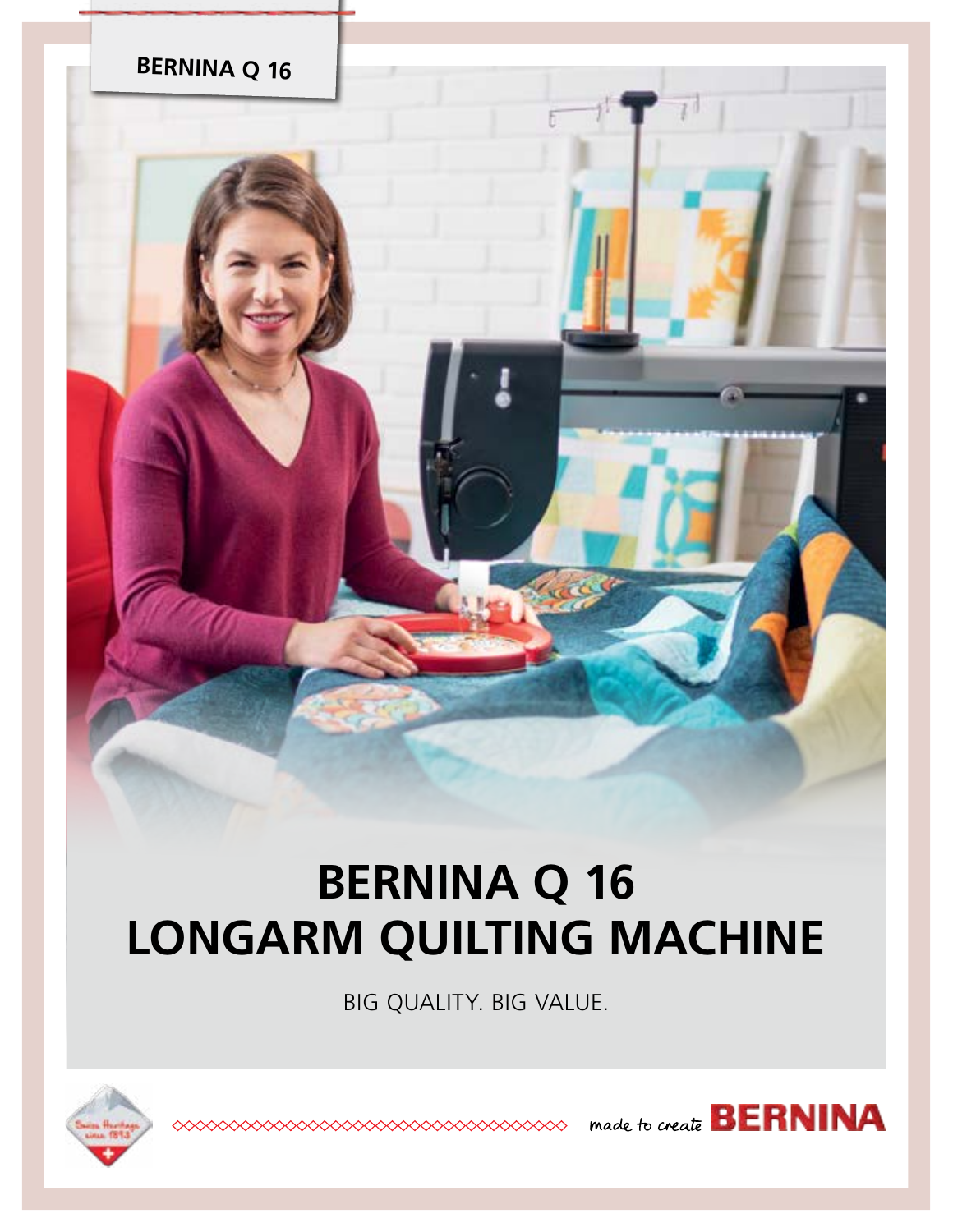# **BERNINA Q 16**

The longarm quilting machine made for your space.

Missing out on a longarm machine while still struggling to squeeze a large quilt through the small throat of your domestic machine, all because of limited space in your sewing room? Not anymore! We have the perfect solution. Meet the BERNINA Q 16. It's the longarm machine made for quilters who need more quilting space. It has more throat space than your domestic, a spacious 16 inches. Pair it with a foldable, height-adjustable table and the Q 16 meets and exceeds all your small space, big quilting needs.

BERNINA has developed domestic sewing machines for over 125 years. Our longarm machines, including the Q 16, benefit greatly from our wealth of experience with innovative, proven technologies. We've worked hard to make sure the learning curve is a smooth, easy process for our customers with no roadblocks along their BERNINA longarm journey. Leaving you to fully enjoy your creative process.

Nothing else matters more.

- · BERNINA QUALITY AT A GREAT VALUE
- · SPACIOUS 16" WORKSPACE
- · BUILT-IN BERNINA STITCH REGULATOR FOR PERFECT STITCHES
- · TABLE AND CABINET OPTIONS



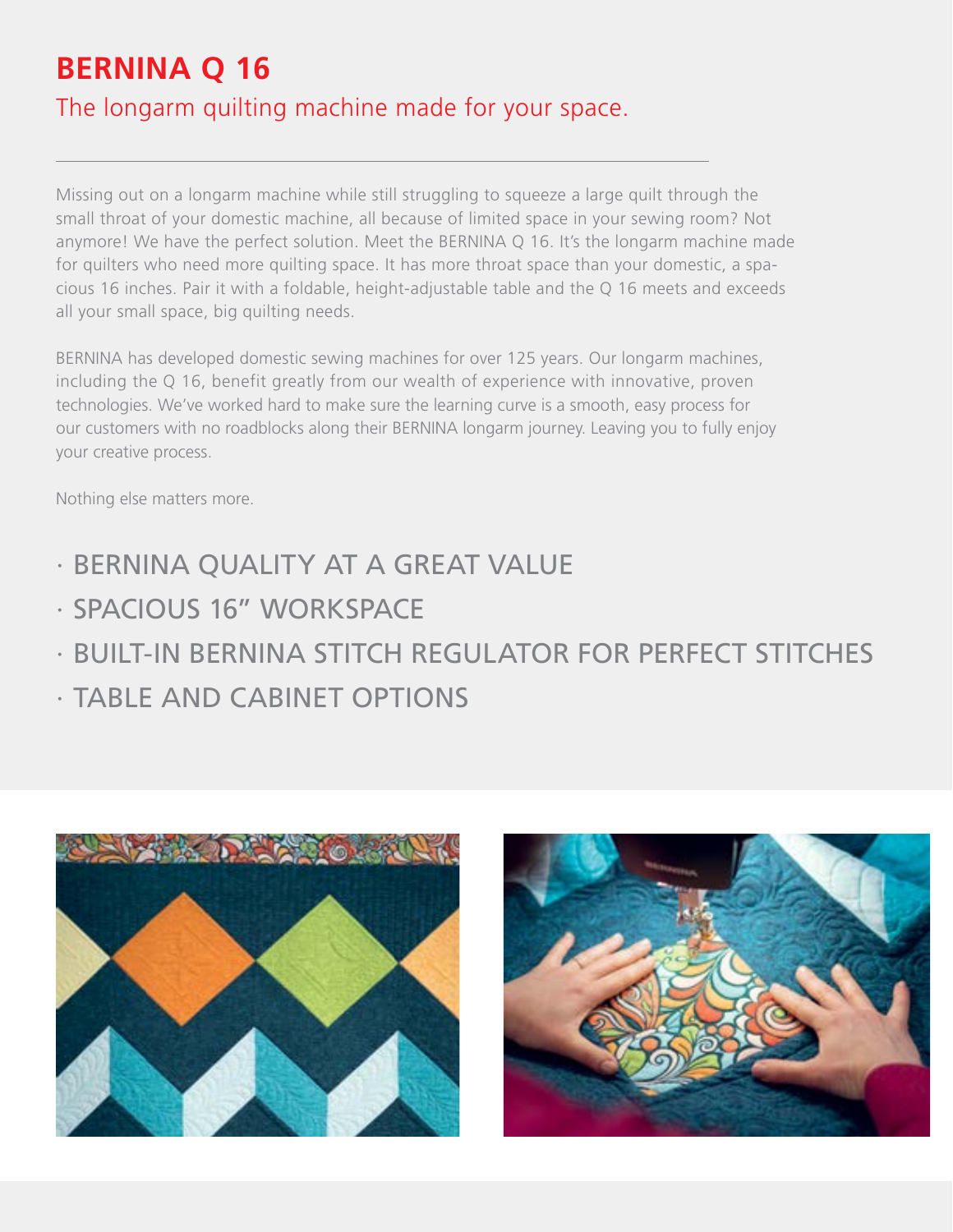



## **"EASY ADJUSTMENTS AT YOUR FINGERTIPS."**

#### **AMANDA MURPHY,** QUILT AND PATTERN DESIGNER

Amanda Murphy has a passion for designing and creating quilts on her BERNINA Q 16. While her studio is small, the roomy quilting space of the Q 16 adds convenience and ease to her creative process. Like Amanda, you'll love the fast 2,000 stitches per minute as well as the three modes of the BERNINA Stitch Regulator – all without having to press the foot control.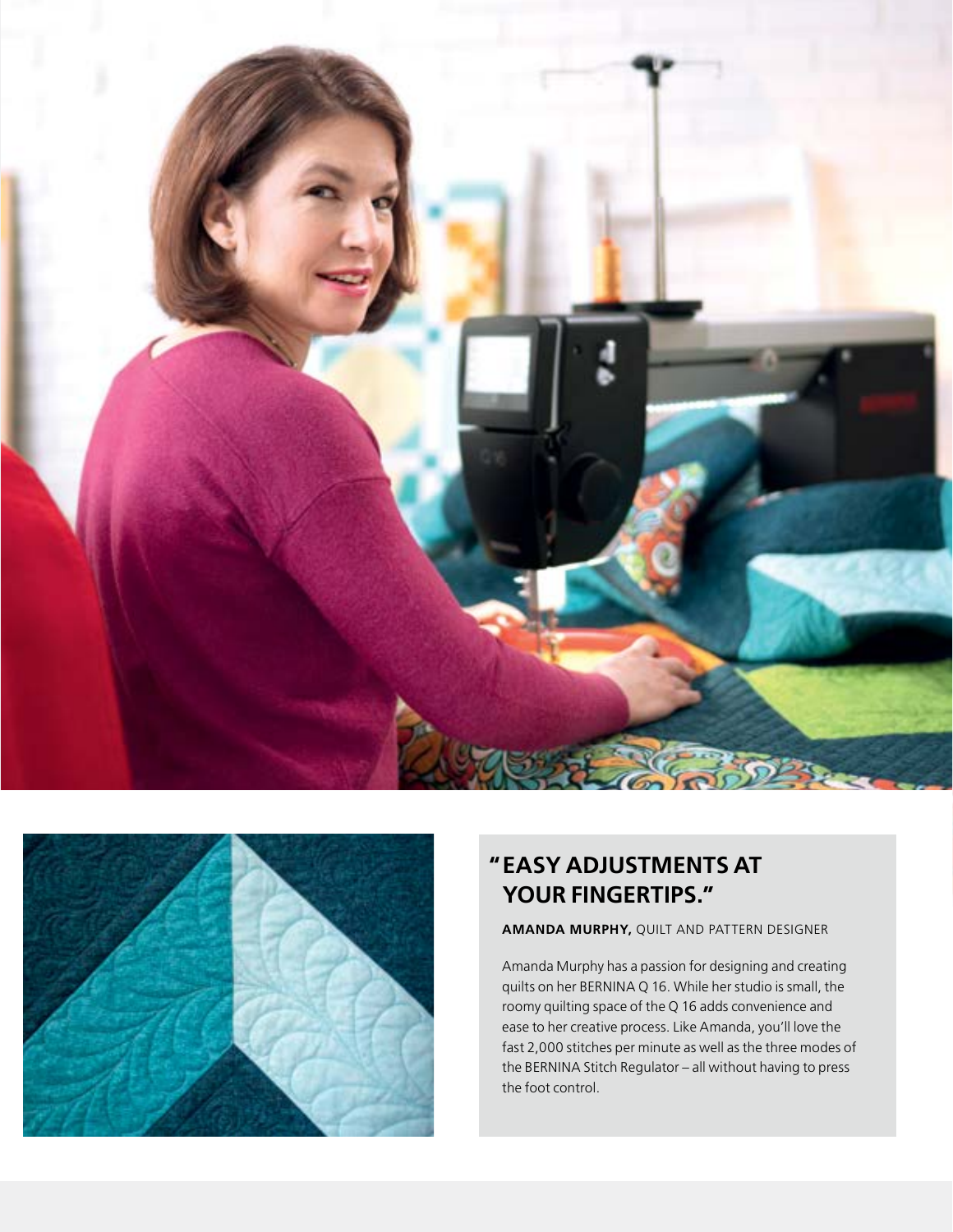#### **Unique user interface**

Machine settings and functions are controlled using an intuitive touch screen navigation system with integrated tutorials and help functionalities.

#### **Fully operated from front**

Front hand wheel for easy needle positioning.

#### **Needle Threader**

The semi-automatic needle threader helps threading the needle with ease.

 $\mathcal{L} \left( \mathcal{L} \right)$ 

 $\left( \cdot\right)$ 

 $\bullet$ 

# **Integrated bobbin winder**

The on-board bobbin winder makes it convenient to wind bobbin threads even while quilting.

#### **16 inches of throat space**

The 16" platform offers generous quilting space and great comfort. The perfect choice for home or studio.

#### **BERNINA Stitch Regulation**

Master freehand quilting quickly with the assistance of the integrated BERNINA Stitch Regulator (BSR).

#### **Speed**

With high-speed precision stitching for freehand quilting, you complete more quilts faster than ever.

#### **Minimum oiling**

One point only.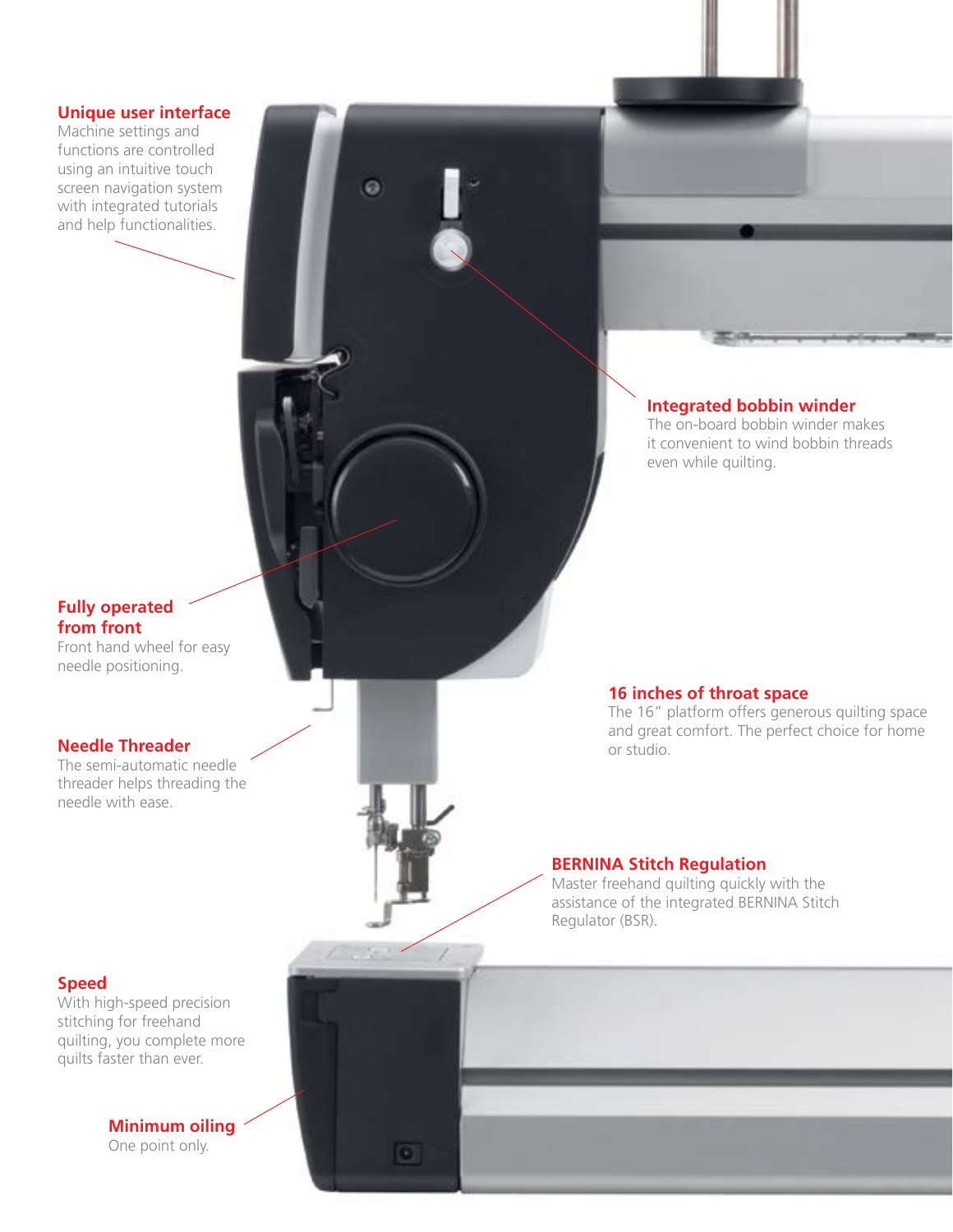### **BERNINA Innovation**

Designed and engineered in Switzerland.



#### **Quiet quilting**

Quiet gear mesh design and internal motor. High-speed sealer bearings require no oil maintenance.

**LED lighting**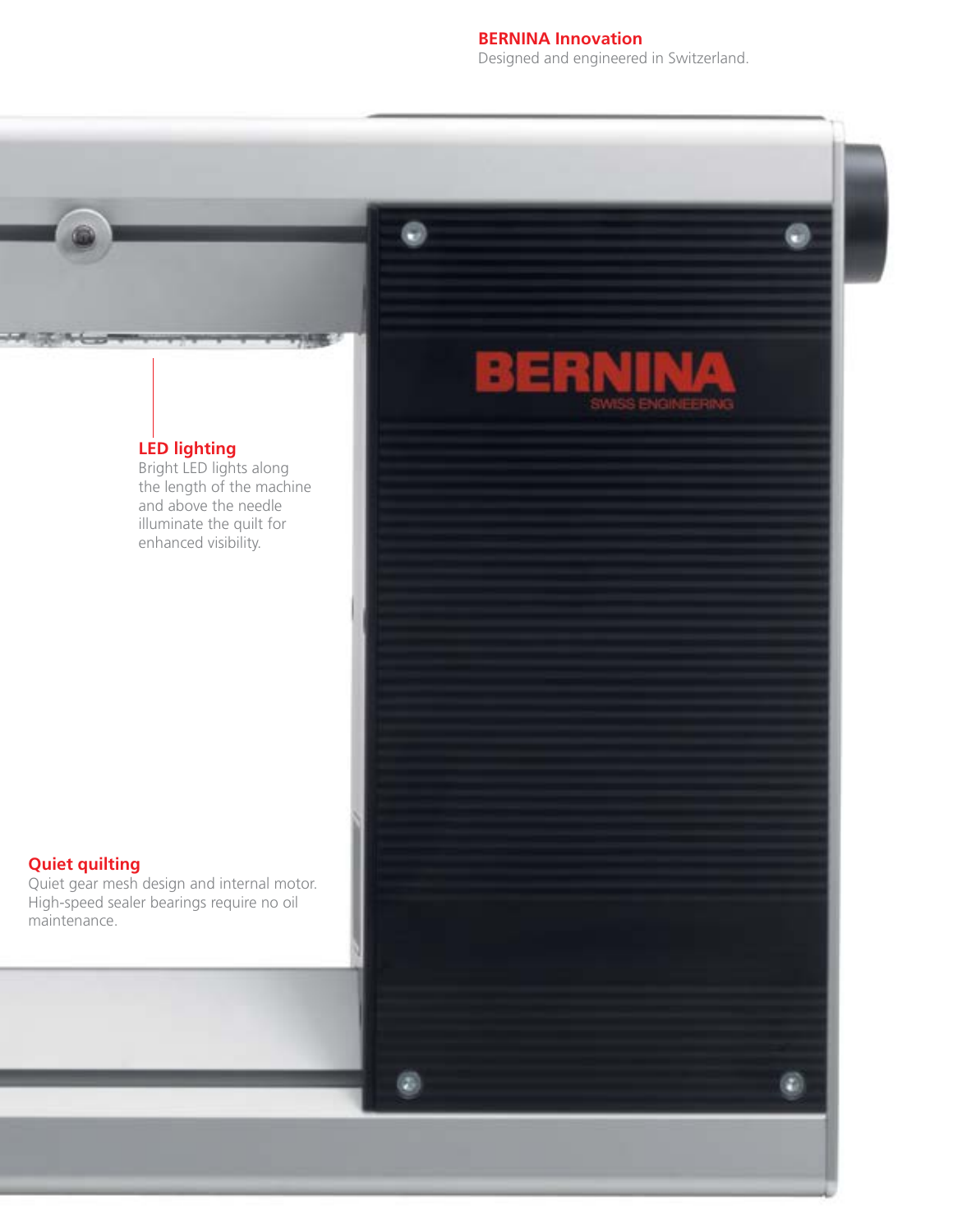# **BERNINA Q 16 KEY FEATURES**

All you need to know about smart quilting.

#### **BERNINA STITCH REGULATOR**

The Q 16 is equipped with the BERNINA Stitch Regulator which makes freehand quilting easier than ever. It keeps stitches even and consistent regardless of how slow or fast you quilt and no matter how complex your quilt design may be. The two sensors of the internal, integrated BERNINA Stitch Regulator – one on each side of the stitch hole in the needle plate – allow for very precise sensing of the fabric movement. This is the first system with no mechanical encoders. The two sensors detect every fabric movement and regulate the stitches from 1 to 24 stitches per inch accordingly..

The Stitch Regulator has three different modes: In the first mode the needle continues to move even if you stop. This is especially useful when sewing corners. In the second mode the needle stops when you stop, so no knot is created on the backside, which is especially useful when quilting with rulers. The third mode is a basting stitch, where you can choose between 1, 2 or 4 stitches per inch. The whole quilt can be basted without safety pins.

The BERNINA Stitch Regulator is simple to activate and customizable using the machine's touch screen. A manual mode with no stitch regulation is also available.

#### **DIGITAL THREAD TENSION ADJUSTMENT**

Electronically adjustable and numeric. Easily adjust thread tension and track settings for your favorite thread types and combinations, no external tension assembly required.

#### **NO TOOLS REQUIRED FOR FOOT INSTALLATION/REMOVAL**

It's never been easier to be as creative as you want to be with BERNINA feet that utilize tool-less installation and removal. It's easy and convenient to swap out feet to match the quilting technique you need to complete your design.

#### **NEEDLE THREADER**

No more struggles threading the needle. Let your BERNINA Q 16 take care of that for you. Simple, easy, done!

#### **DOMESTIC AND TWIN NEEDLE COMPATIBLE**

No need for special needles that only work on one machine. Add convenience to the list of benefits as you utilize needles you already use on your domestic sewing machine. Also, you can use a twin needle and the twin needle stitch plate to achieve interesting ribbonlike effects. Or experiment with two colors or shades of thread to produce 3D effects.

#### **KICKSTART FUNCTION FOR QUILTING WITHOUT FOOT CONTROL**

The KickStart function allows quilting in a continuous sewing mode without having to keep the foot control constantly pressed.

#### **USER INTERFACE**

BERNINA brings the best of the domestic machine world to longarm machines with a simple-to-navigate color touch screen. Totally customizable, it includes useful functions, such as five user profiles, a stitch counter and built-in tutorials that assist with threading the machine, oiling, winding the bobbin and other processes.

#### **INTEGRATED BOBBIN WINDER**

The on-board bobbin winder (M Class bobbin) conveniently winds coordinating bobbin threads for projects. The integrated, separately-running bobbin winder is just one of the many details that make this machine unique.

#### **THREADING PATH**

The front-positioned spool holders and forward threading path are easy to reach and simple to follow.

#### *For more information visit bernina.com/longarm*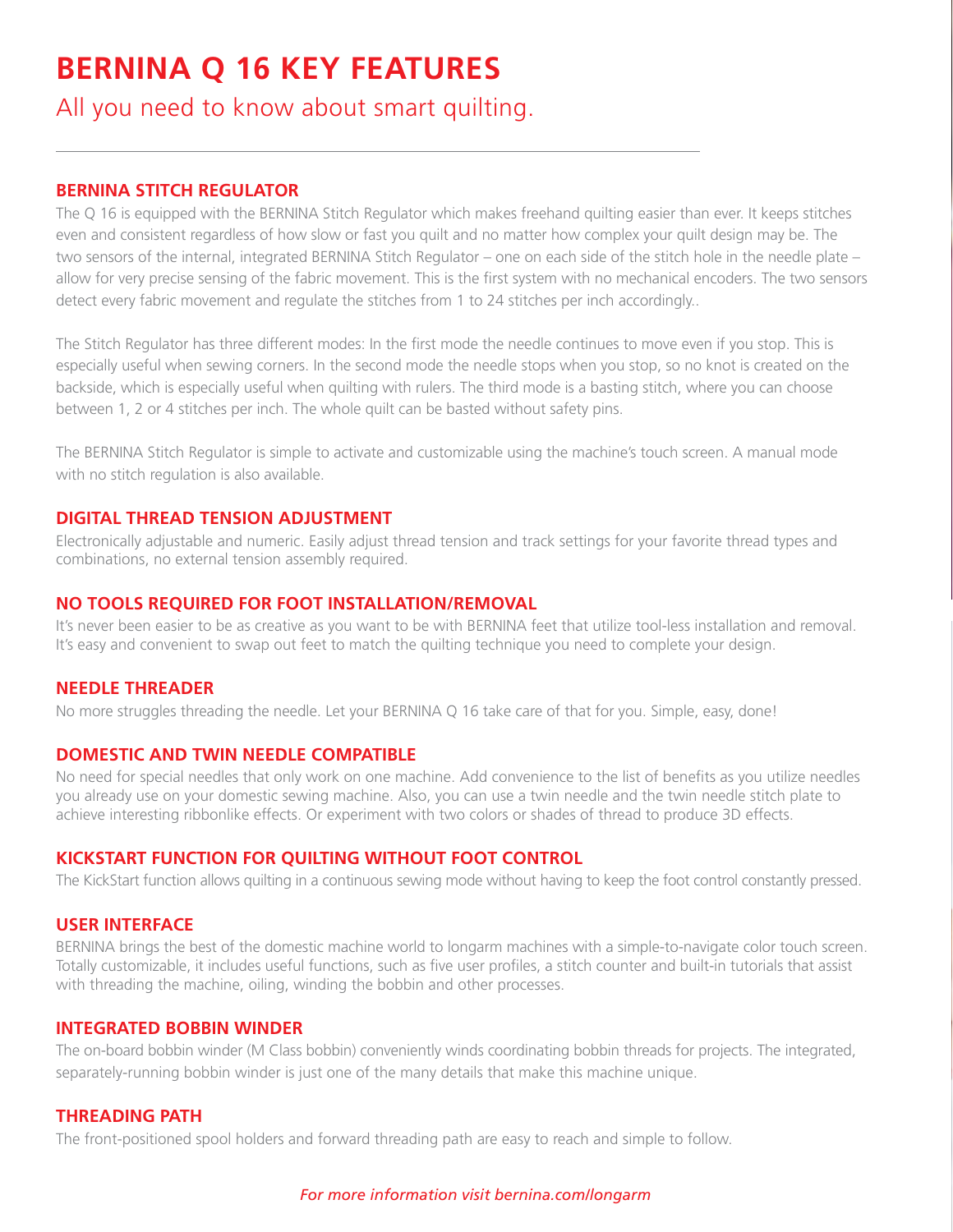



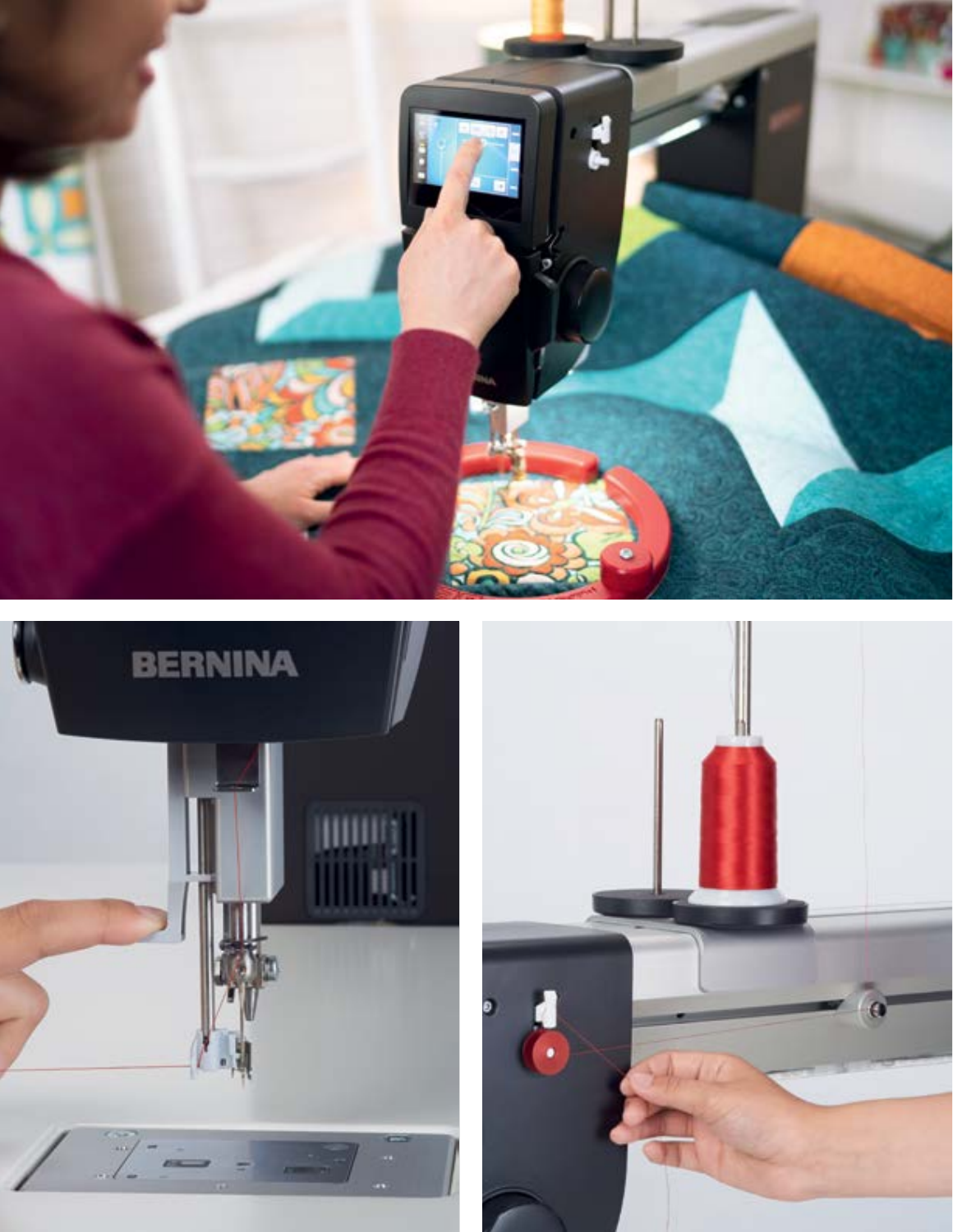# SMALL SPACES. **BIG IDEAS.**

V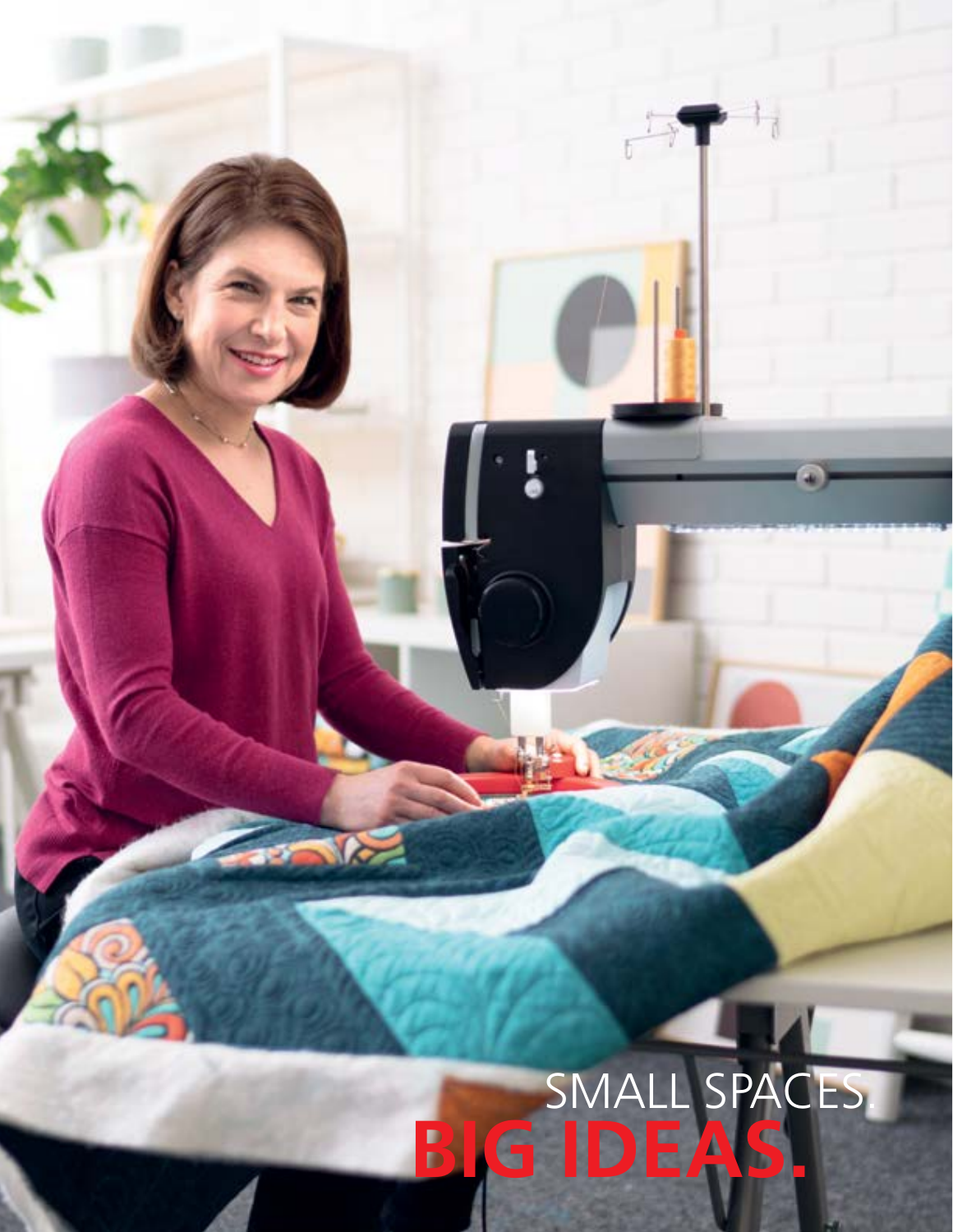# **NO SPACE? NO PROBLEM.**

## BERNINA Q 16 Foldable Table with Adjustable Height

Sometimes your quilting dreams are bigger than your space. The BERNINA Q 16 Foldable Table with Adjustable Height is the perfect solution. It is spacious enough for your biggest projects, sturdy enough to handle all the performance features of the Q 16 Longarm and discreetly tucks away when not in use. Like we said, perfect.



- Only 9" wide tucked away
- Closed: 35.75"d x 9"w (adjustable height)
- Open: 35.75"d x 47.25"w (adjustable height)
- The table can be adjusted to three heights, 28", 30" and 32".
- Sturdy and easily handles speed, weight and performance of the Q 16
- **•** Fast and easy to set up in minutes–no tools required
- Fabrics glide easily over smooth table surface





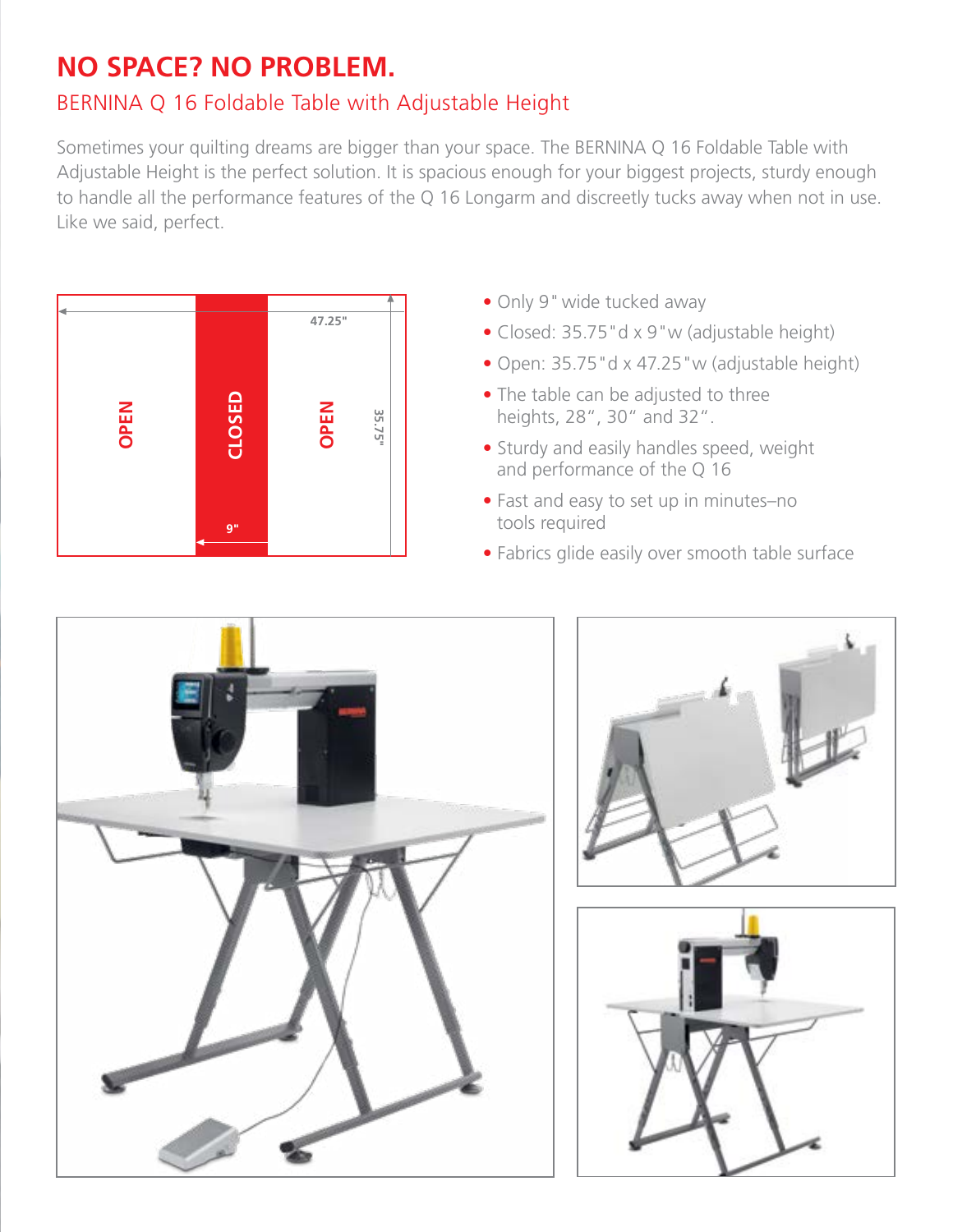# **THE EXTRAS THAT MAKE THINGS EASIER, FASTER, PRETTIER.**

## Optional machine accessories

## **Needle Point Laser and Twin Needle Stitch Plate**

There are many accessories available to further enhance the quilting possibilities of the Q 16. The needle point laser indicates the exact spot, where the needle is going to stitch, especially helpful with detailed designs and stitch-in-the-ditch. The Q 16 also takes a twin needle, which is ideal for creating special effects when utilized with the double needle stitch plate.

## **Compatible with BERNINA Free-motion Feet**

- Embroidery foot #15
- Free-motion embroidery foot #24
- Drop-shaped embroidery foot #26
- Quilting foot #29
- Free-motion couching foot #43
- Echo-quilting and CutWork foot #44C
- Adjustable ruler foot #72
- Adjustable stippling foot #73
- Adjustable gliding cup foot #74
- Ruler foot #96

## **BERNINA Presser Feet Accessories**

- Echo-quilting clips
- Cup clip
- Couching inserts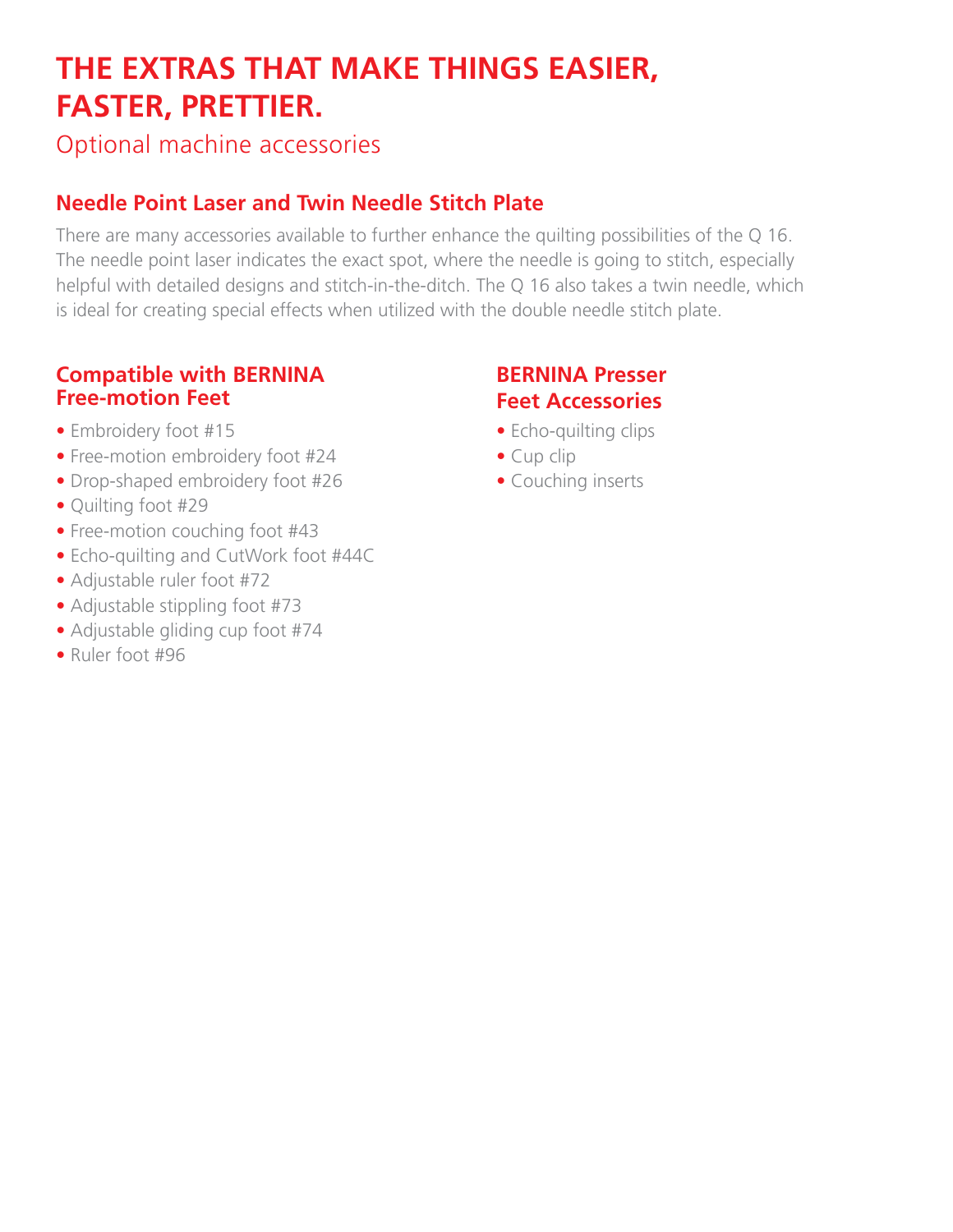# **WHY BERNINA?**

**Simple.** We offer over 125 years of renowned quality and innovative technology that produce perfect stitches every time. BERNINA is a company that treats you like family and offers exclusive features engineered to make quilting easier, faster, more convenient and more creative. If you want the best of the best from the longarm people who aren't going anywhere and who support their quilters at every turn, then you want a BERNINA.

We know quilters. That's why we've developed all the features you expect and nine more that exceed your wildest dreams. These BERNINA innovations make your quilting life markedly better.